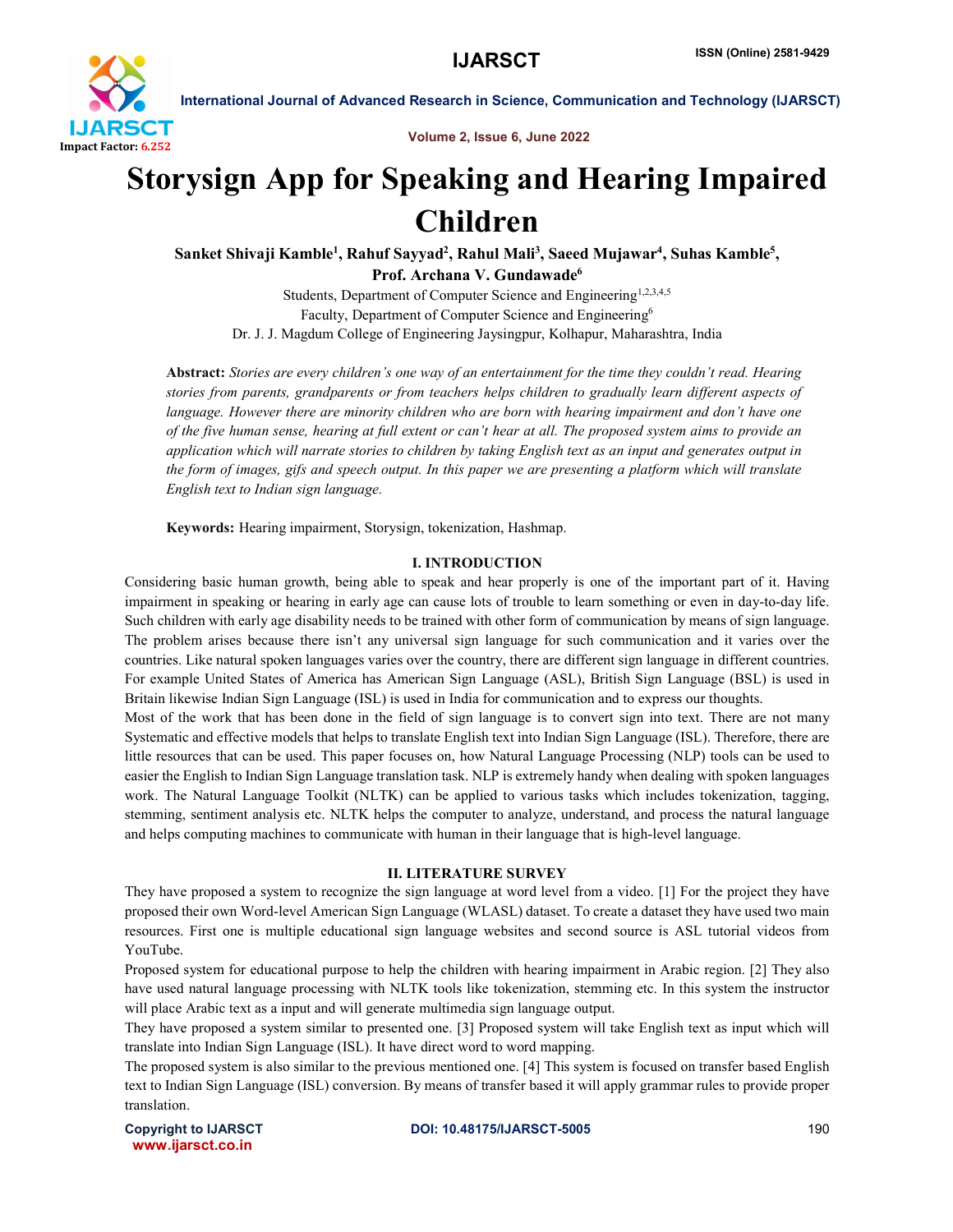

International Journal of Advanced Research in Science, Communication and Technology (IJARSCT)

# Volume 2, Issue 6, June 2022

# III. PROBLEM STATEMENT

Millions of children suffers hearing or speaking impairment in their early age, such children needs sign language for communication. These children have to go through a lot of inconvenience in day-to-day life. Childhood stories are the real entertainment for them when don't even know how to read and miss out all their curiosity. This project is based on an app which will take English text as input and will narrate the stories in the form of hand signs as the output. The project equivalently aims to introduce English language to the deaf-dumb children.

# IV. OBJECTIVES

- To develop an app which will narrate stories to hearing and speaking impaired children.
- To translate English text into Indian Sign Language.
- To accept text and generate sign and speech output.



# V. IMPLEMENTATION DETAILS

# 5.1 Modules

Proposed system comprised of 4 modules which will pass data from one module to another module. Those 4 modules are as follows:

# A. Tokenization and Punctuation Removal

In this module the given input text will spilt into a separate word known as tokens by using Tokenization algorithm. Tokenization algorithm is used to split the text into words to provide word to word translation of text into sign language. Punctuations are also removed using this algorithm. This module will store all the token into a file and then it will pass it to the next two modules simultaneously as an input.

www.ijarsct.co.in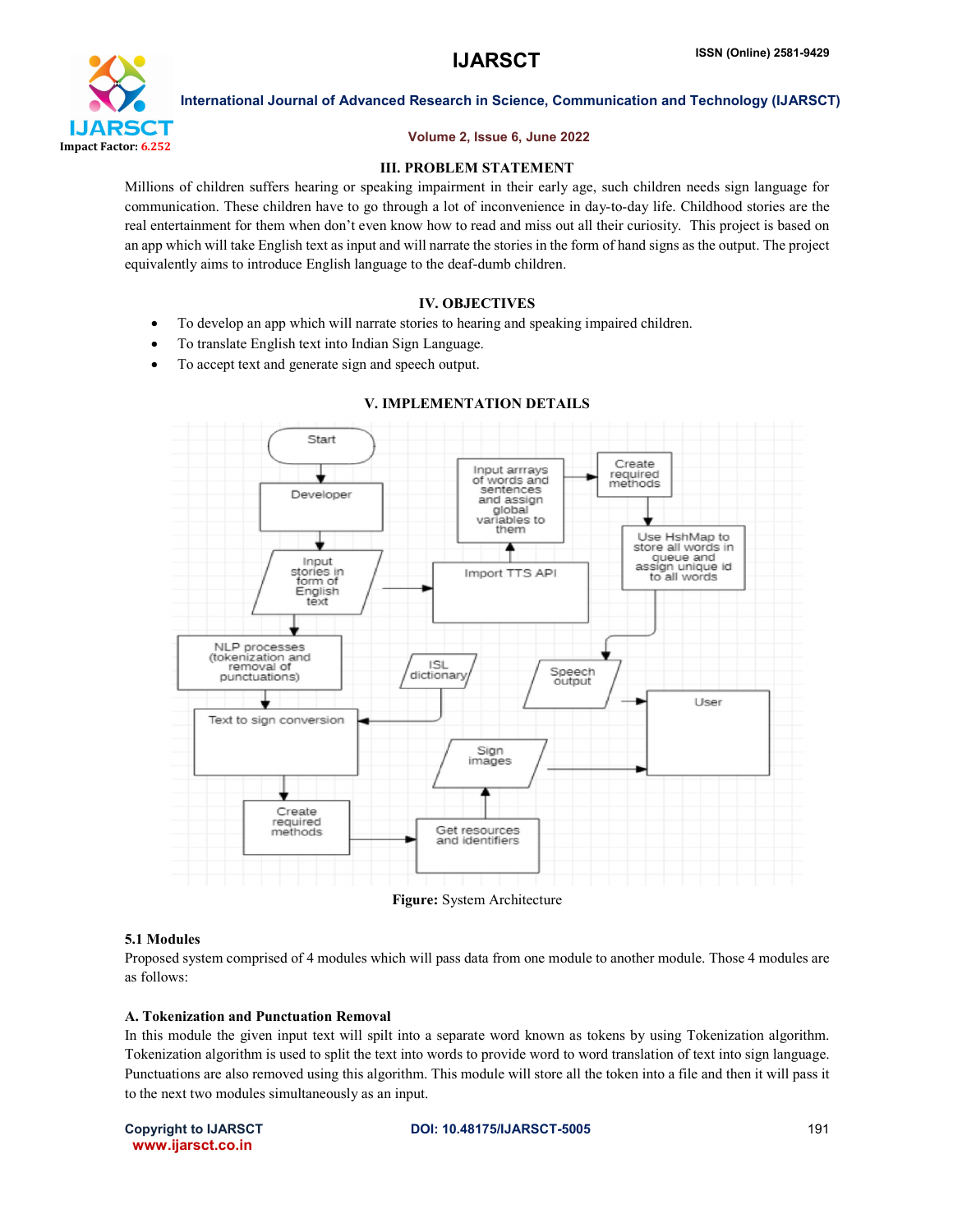

# International Journal of Advanced Research in Science, Communication and Technology (IJARSCT)

# Volume 2, Issue 6, June 2022

# B. Text to Speech Conversion

The second module is text to speech conversion. In this module the given text will be converted into audio via speaker. In this step we have assigned unique ID to the tokenized words. For this conversion Text-to-speech APIs is used. Text to speech makes an android device read the text and convert it to audio out via the speaker. Android Text to speech supports multiple languages. TTS is a simple but powerful feature. It can also be effectively used in mobile APPs dedicated to visually impaired people. Text to speech conversion can be done by using speech APIs like Google speech API or can be imported from Android Studio's inbuilt TTS function. HashMap algorithm is used for text to speech conversion.

# C. Text to Sign Language Conversion:-

In the third module Text-to-sign language conversion will proceed. When the process is in this stage unique ID of the tokens will be matched to the file location of hand sign of required word using necessary methods. We have tried synchronize word to Hand sign display with utmost accuracy.

# D. Alphabetization of Words

Some words don't have sign languages. Such words are to be shown using sign language letter-by-letter. For this we will convert such word string to character array and will follow the same text-to-sign conversion process.



Tokenization Algorithm